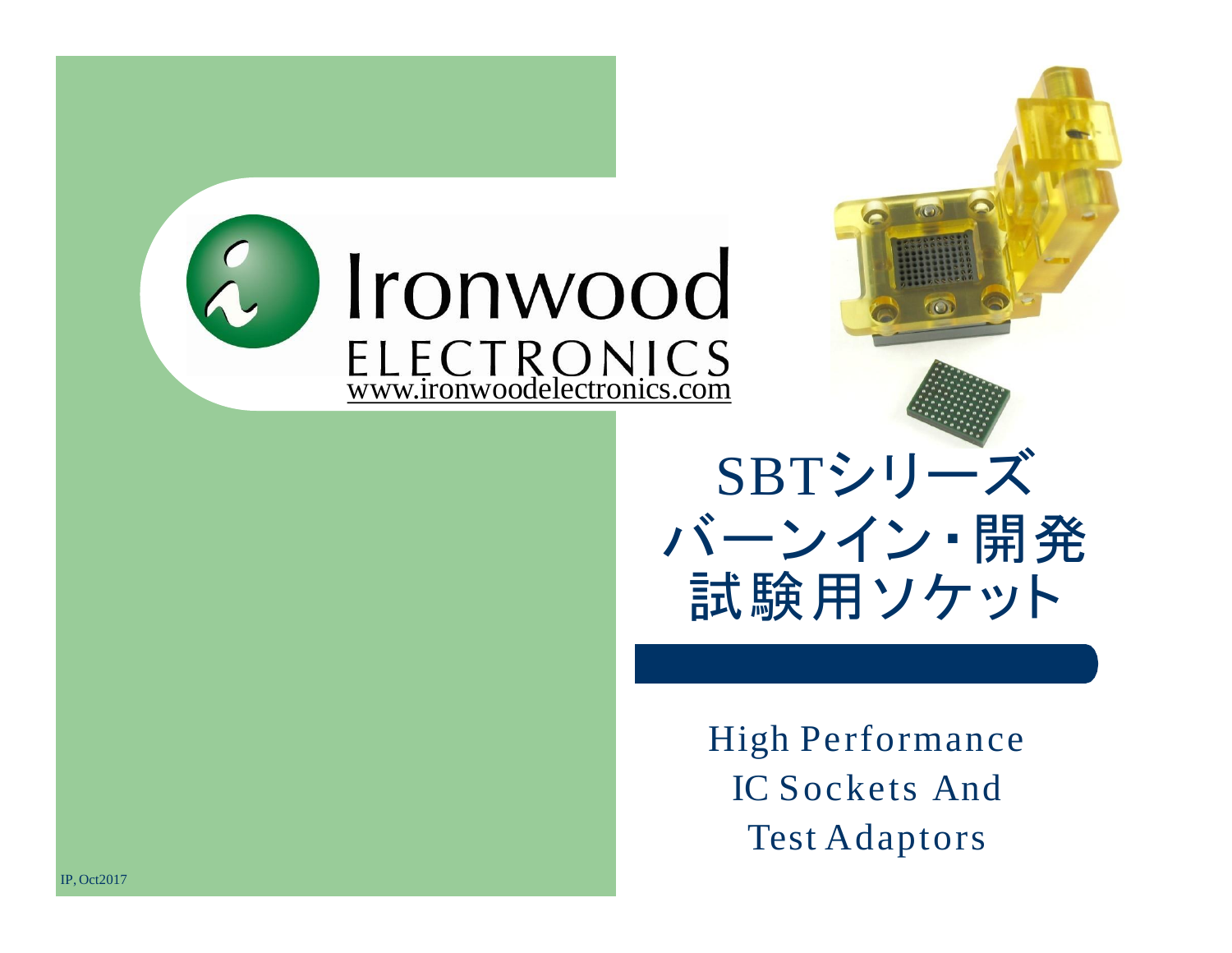

## 本製品の必要性

カスタムバーンインと製品検査用途には通常スプリングプローブ ピンが必要となります。 しかし、カスタムバーンインソケットは非常にコストが掛かるうえに

- ・高コストな治工具費と、開発設計に時間が掛かること
- ・スプリングプローブピンが高価であること
- ・市場要求により価格低減が求められていること
- ・低コストの交換ピンが必要であること
- スプリングプローブピンの納期が不明瞭であること
- 高価なため、在庫を持てないこと
- 納期が掛かるため、新製品開発に影響がでること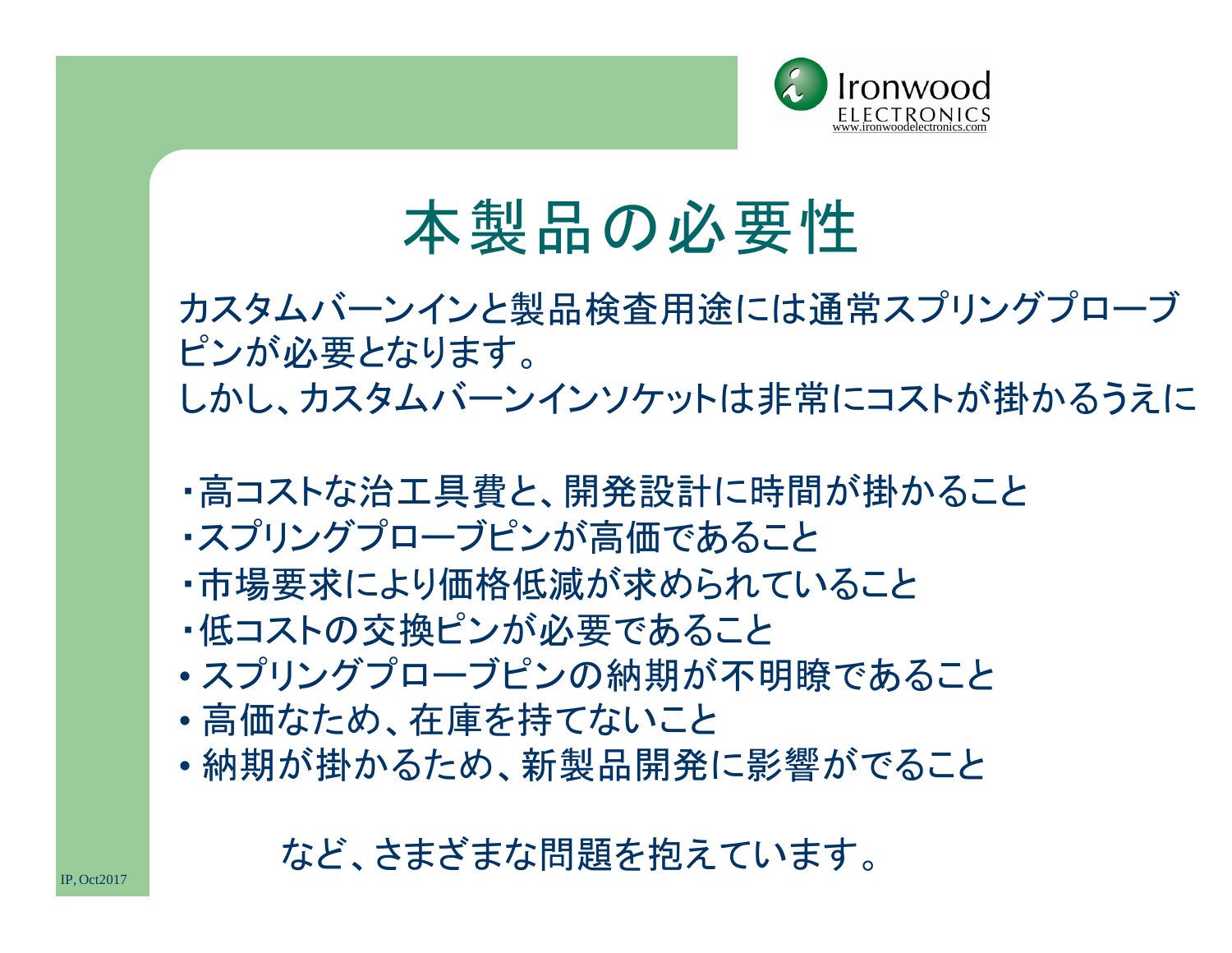

## 解決策:SBTシリーズソケット





SBTピンはスタンピング&エッチング処理 で製造され、外側のスプリングが強靭な耐 久性を提供する新しいコンタクトピンです。

> 推奨用途: バーンイン SLT(システムレベルテスト) ATE(自動検査装置)

LGA/BGA/QFPパッケージに適した0.4mmから1.27mm ピッチまでの試験環境を提供します。

ピンは、IC接点側、基板接点側、そしてスプリングのシ ンプルな3部品構成。信頼性の高い相互接続ソリュー ションを実現するBeCu製。



IP,Jan2015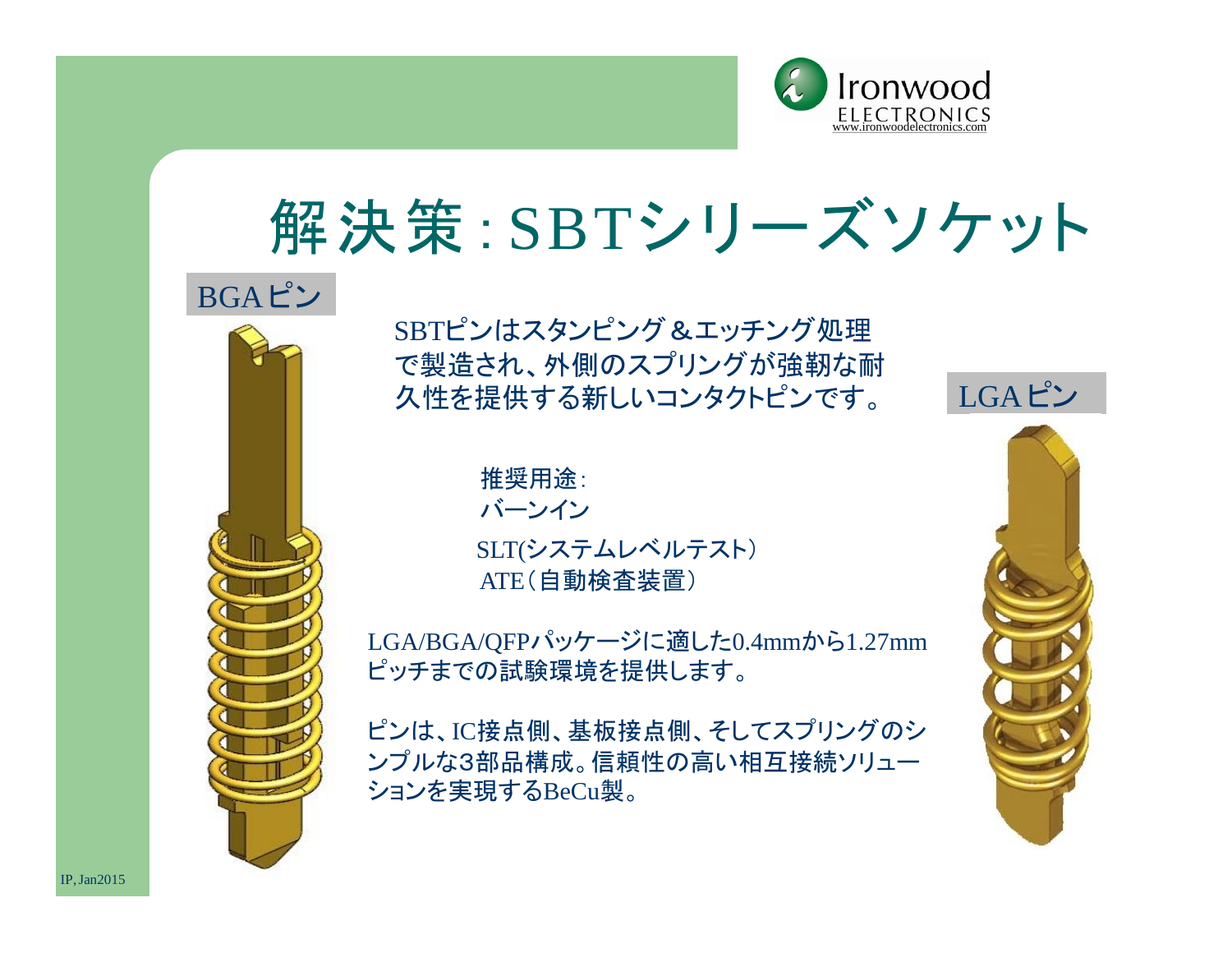





#### **FEATURES:**

- Wide temperature range (-55C to +180C) ۰
- 
- 
- 
- ۰
- High current capability (up to 8A)<br>Excellent signal integrity at high frequencies<br>Low and stable contact resistance for reliable production yield<br>Highly compliant to accommodate wide co-planarity variations<br>Automated probe ٠





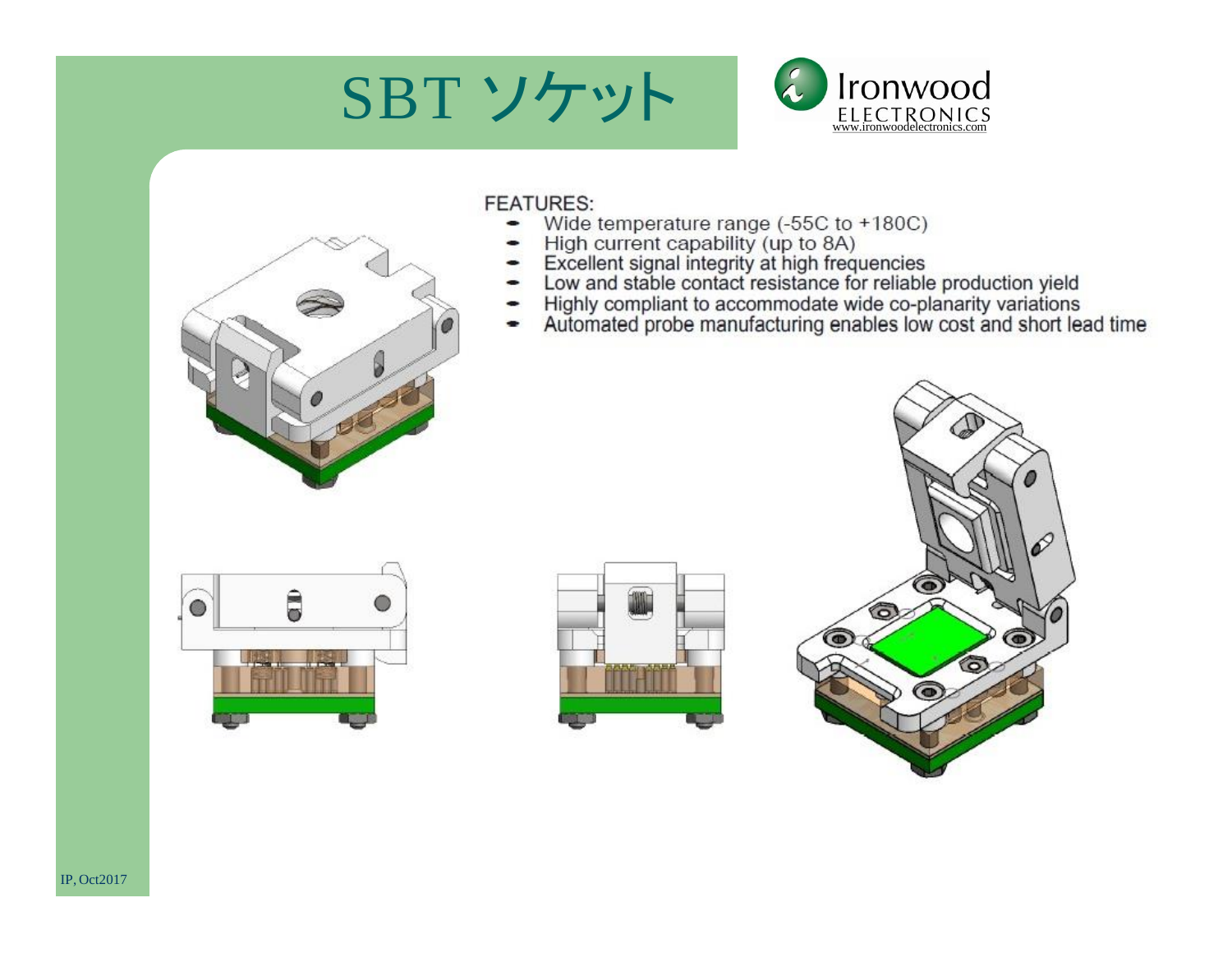# SBTソケット詳細 www.ironwoodelectronics



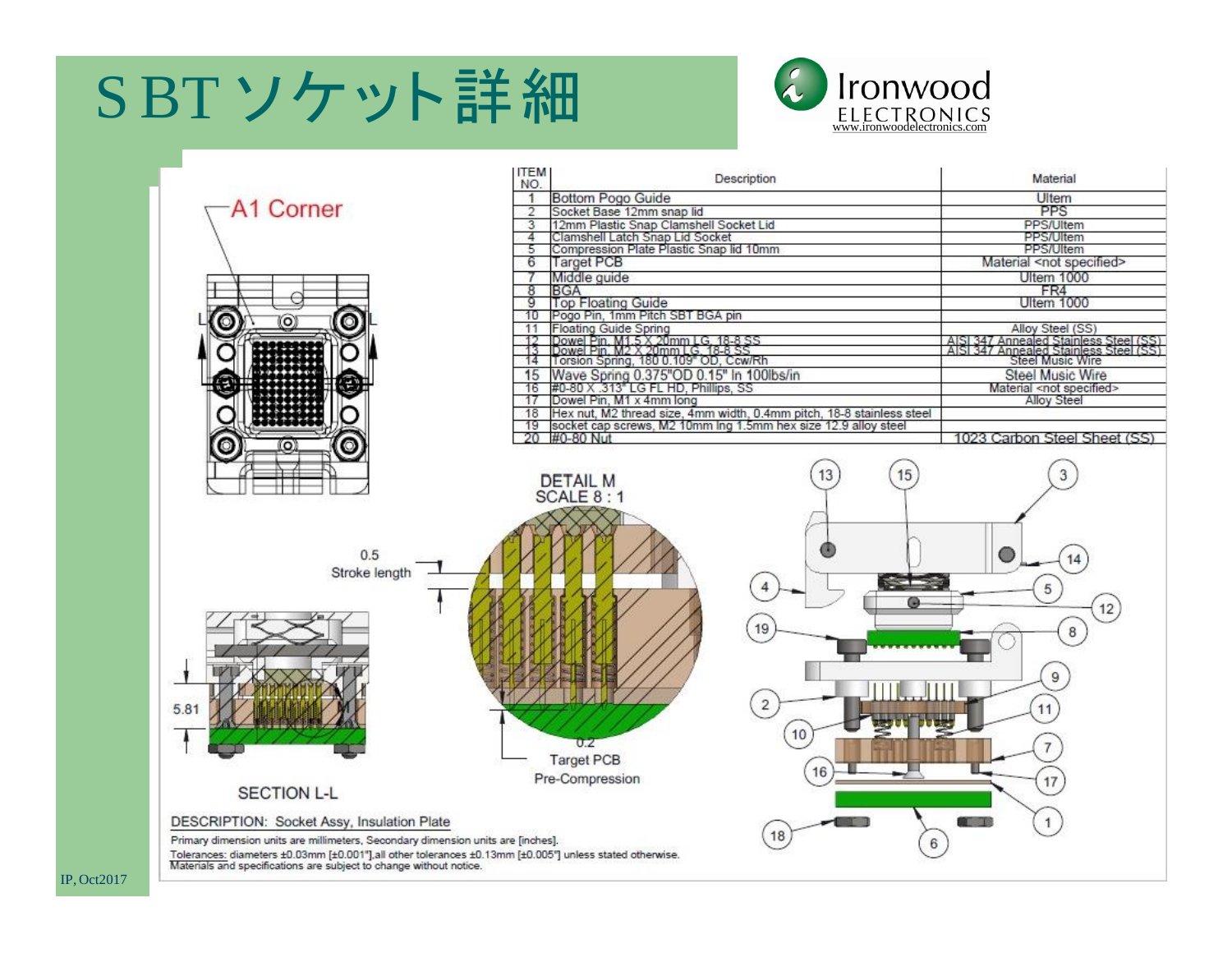



### 標準仕様

□ 接触抵抗: < 15 mOhms インダクタンス: 0.88nH to 0.95nH 帯域幅: 5.2GHz to 31.7GHz @-1dB  $\Box$  静電容量 <0.3pF □ ピン応力 18gm - 34gm/ピン □ 動作温度範囲: -55 to +180° C □ 耐久性: >500,000\* □ 定格電流: 4A ~8A (1ピンあたり)

\*Cycle life shown at room temperature. Reduced cycle life is expected when used at extreme temperatures, thermal cycling, improper force, cleaning and handling.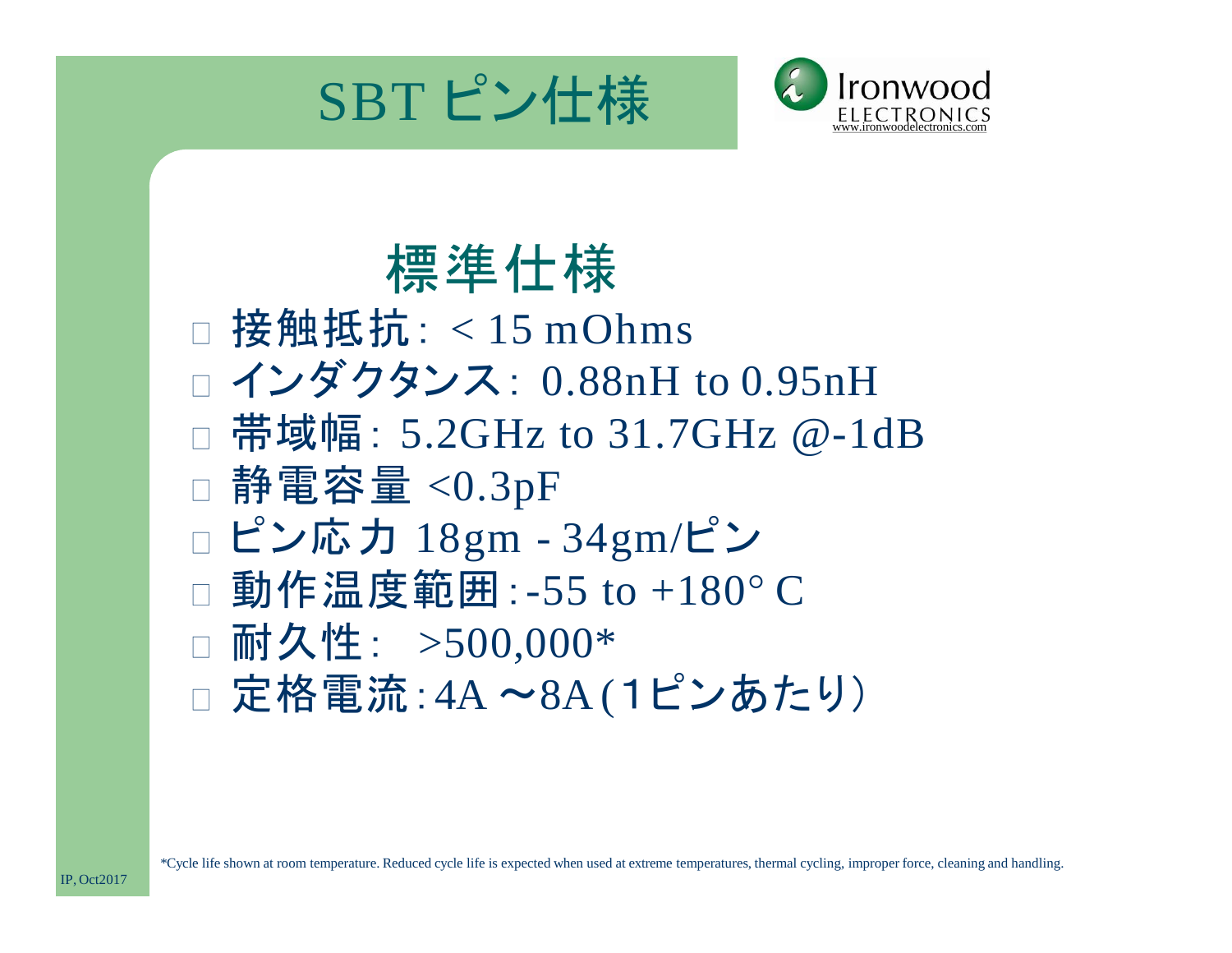



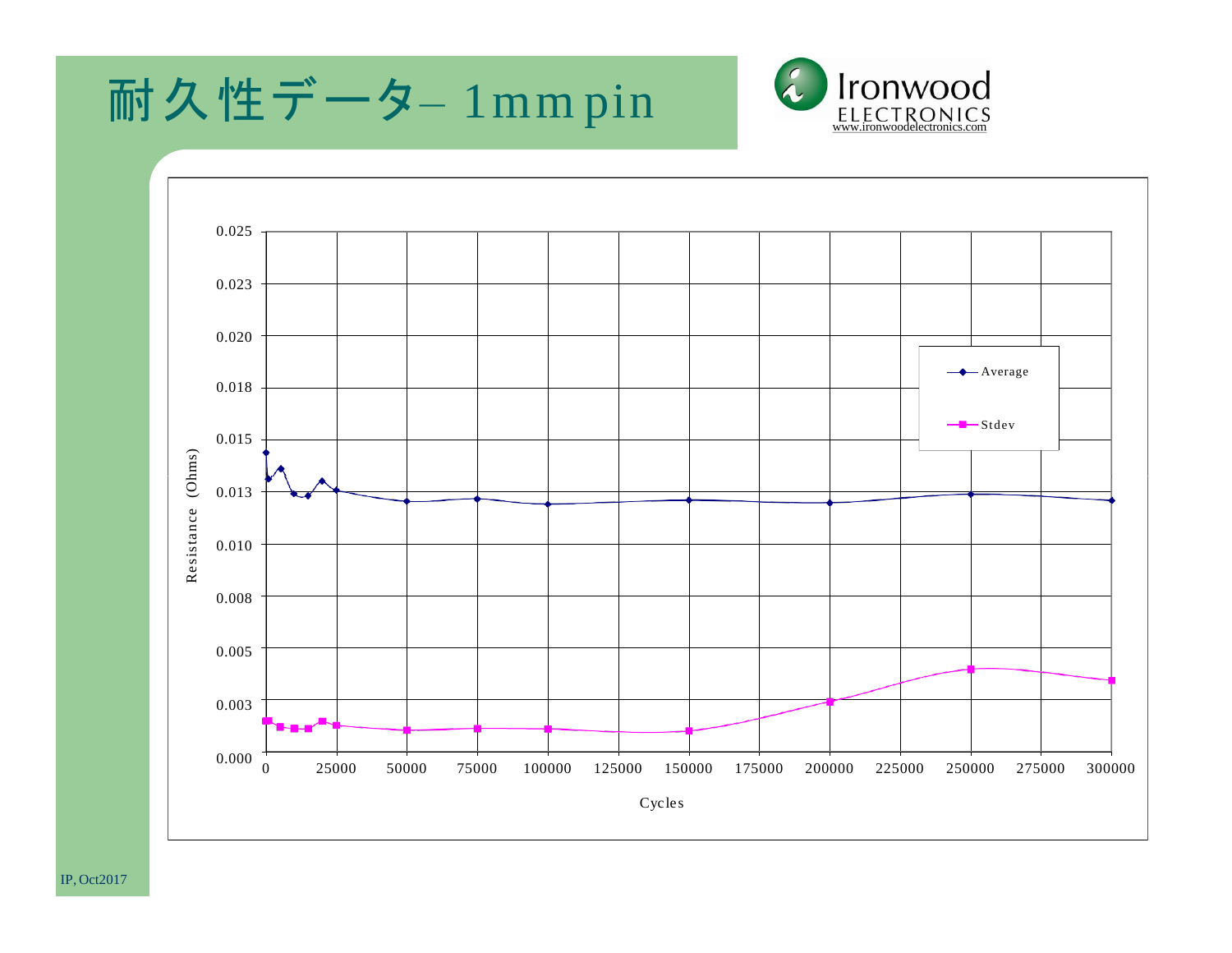応力抵抗試験データ – 1mm pin



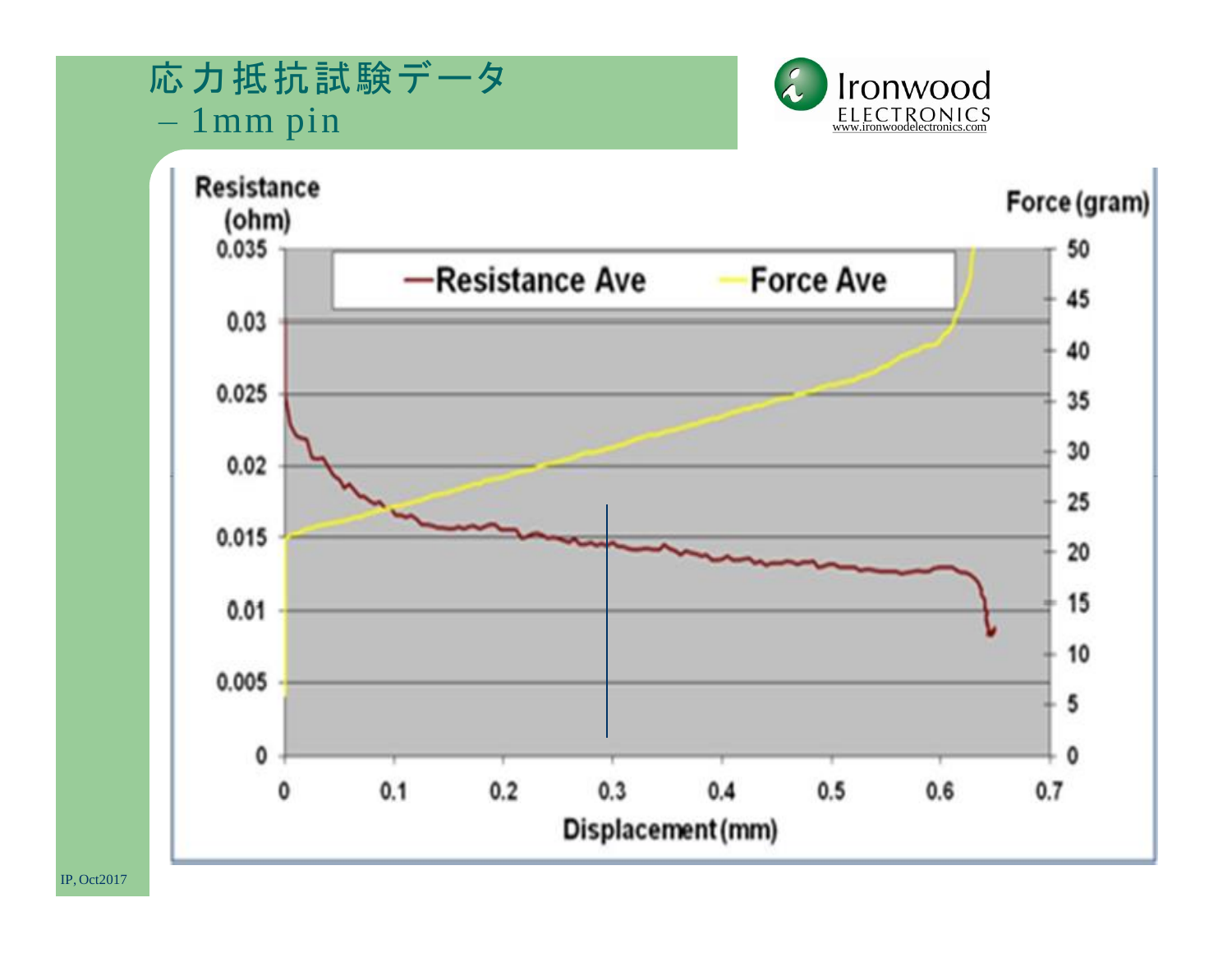



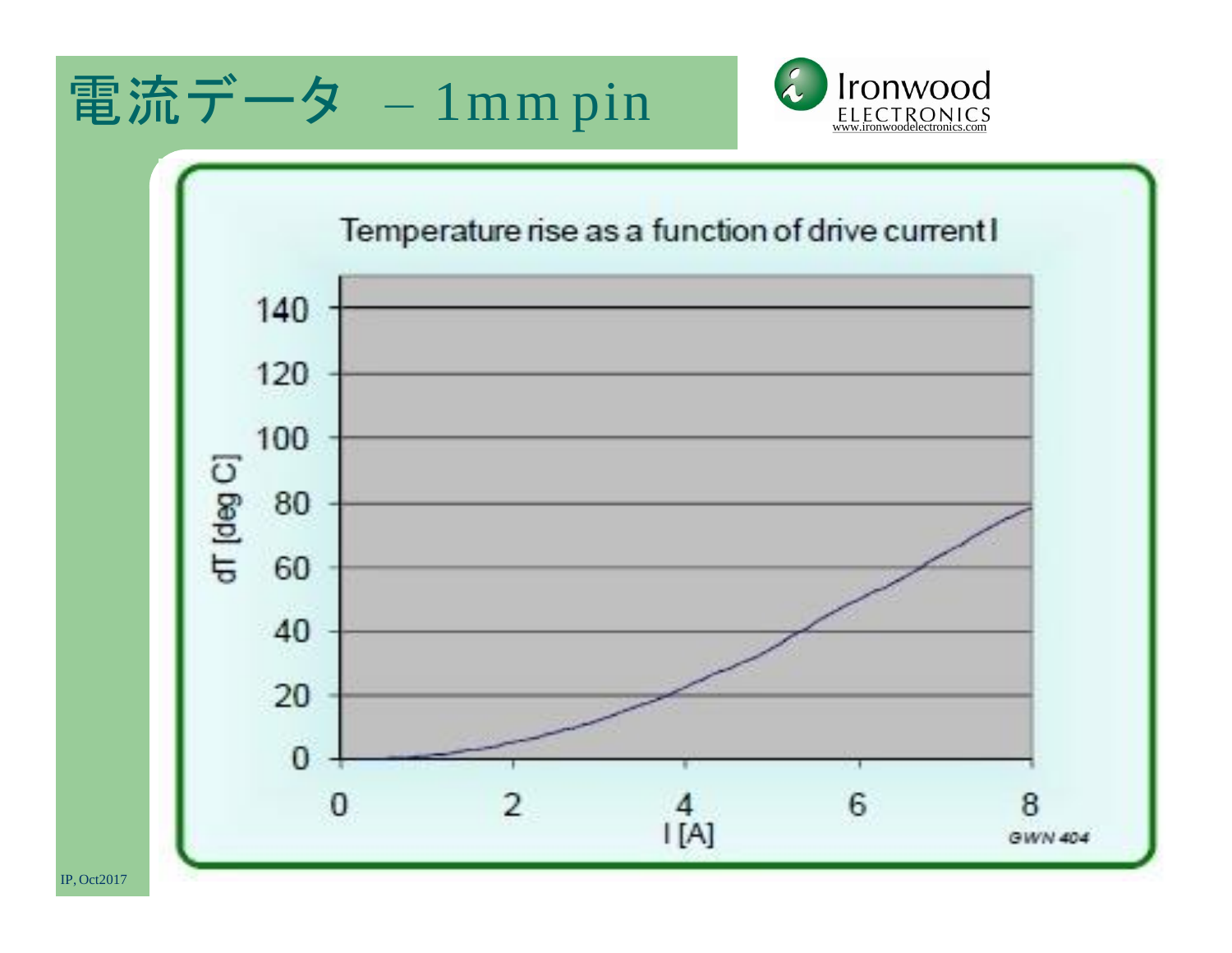



|                           | Corner | Edge | Field |          |
|---------------------------|--------|------|-------|----------|
| <b>Delay</b>              | 15.4   | 14.4 | 14.6  | ps       |
| Risetime open             | 34.5   | 31.5 | 46.5  | ps       |
| Risetime short            | 96     | 30   | 120   | ps       |
| Risetime thru, $50\Omega$ | 33     | 30   | 33    | ps       |
| Insertion loss (1dB)      | 20.5   | 26.7 |       | 31.7 GHz |
| Insertion loss (3dB)      | 27.1   | 35.5 |       | 35.5 GHz |
| <b>VSWR (2:1)</b>         | 25.3   | 31.5 |       | 31.5 GHz |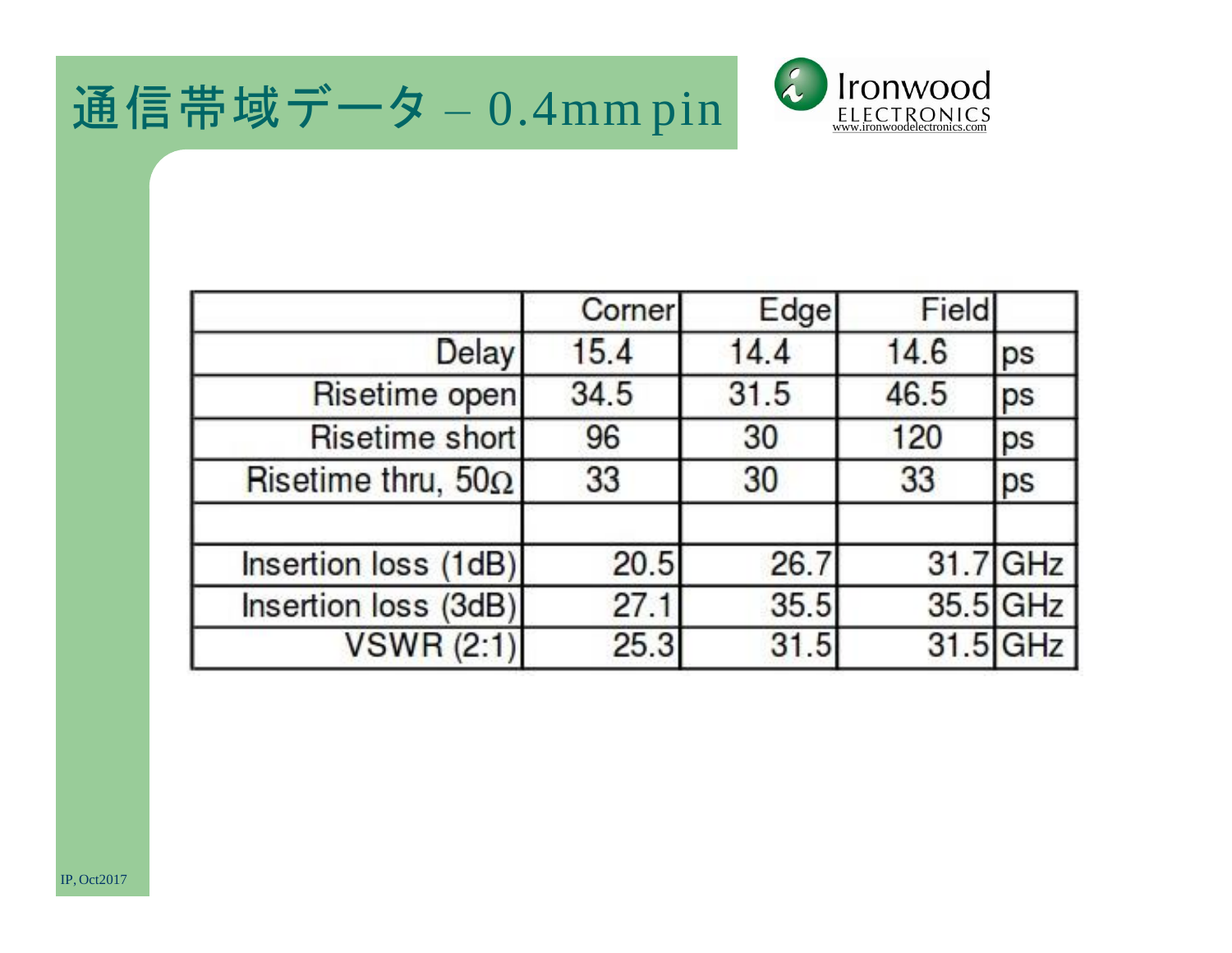

\* 0.4mm/0.5mm pitch SBTpins are used in 0.65mm and 0.8mm pitch applications

\*\*Bandwidth range is based on pin location (corner, edge, field). See report for test conditions and setup.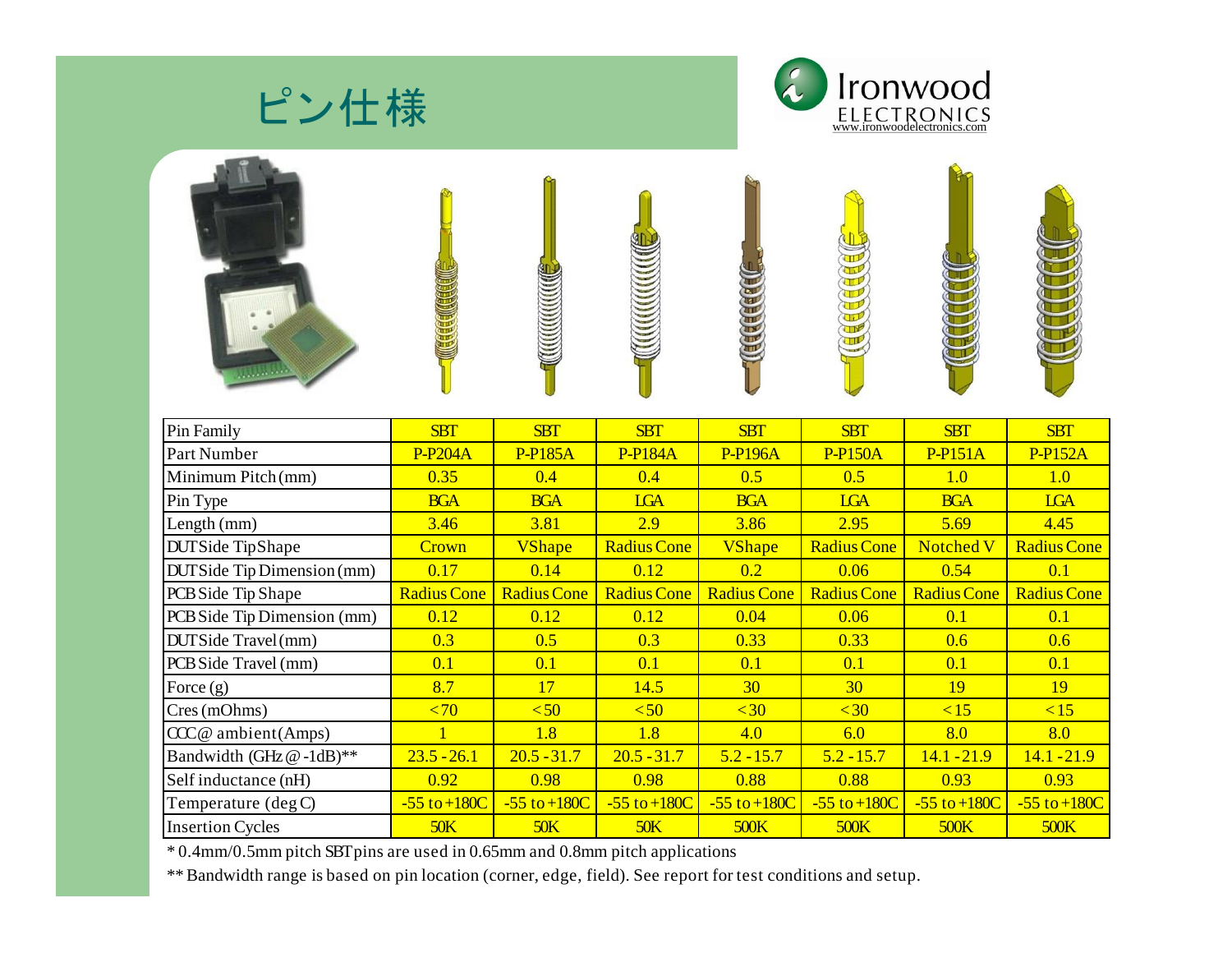## SBT シリーズが選ばれる理由



- □ 低コスト–スプリングプローブピンの3分の1
- □ 高動作温度範囲 (-55 to +180C)
- □ 高電流用途 (4A to 8A @ 80C rise)
- □ 高速通信・RF用途 (5.2GHz 31.7GHz)
- □ メンテナンス性の良さ・扱い易さ (longer cycle life 500K+)
- □ 耐久性と並ぶ接触抵抗性(低減幅の低さ)
- □ 大きなパッケージに対しての設計性の高さ(たわみ の低さ)
- ピンは自動機器での製造のため、常に多くの在庫 を保持することが可能(早い納期での提供可)